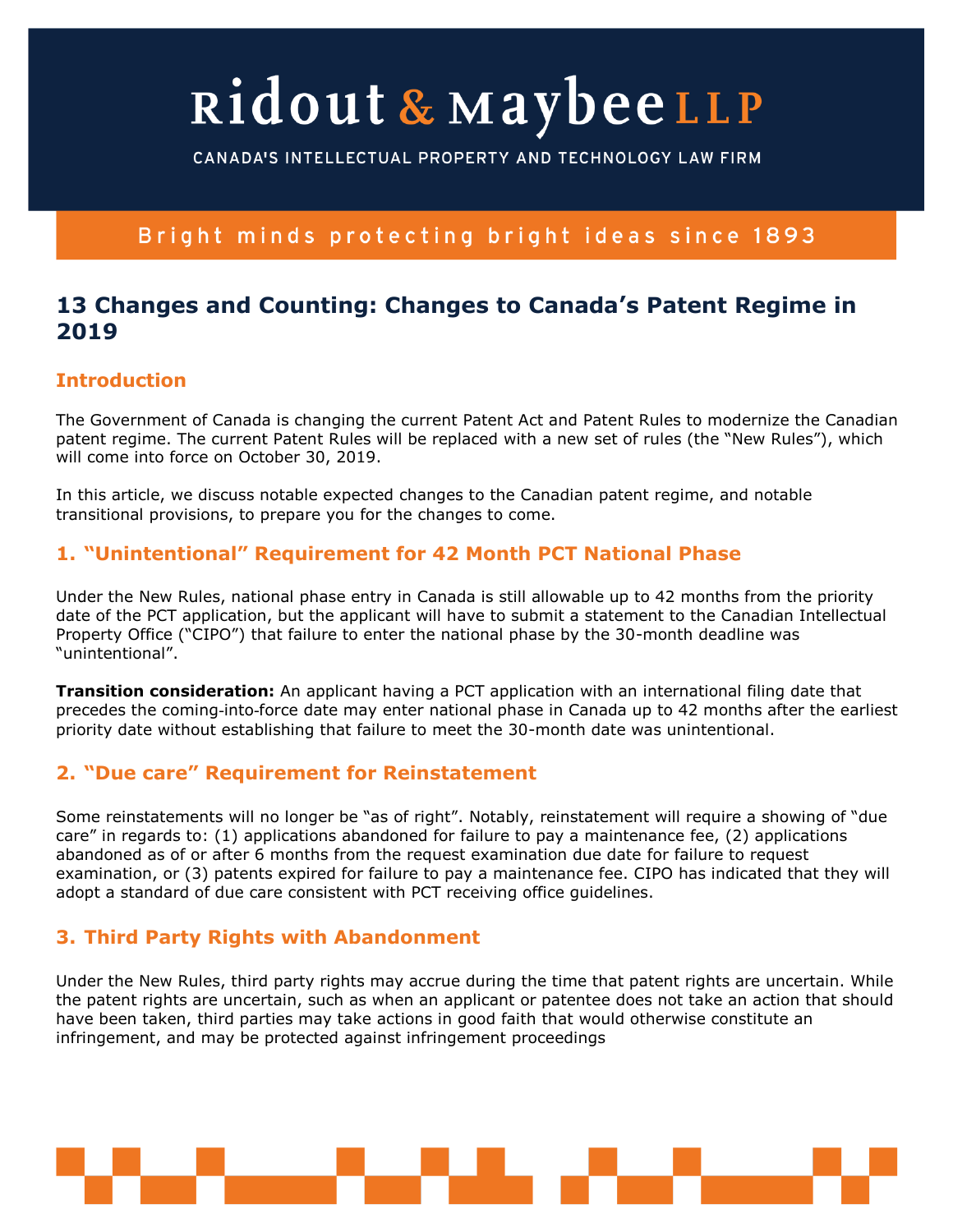## Ridout & MaybeeLLP CANADA'S INTELLECTUAL PROPERTY AND TECHNOLOGY LAW FIRM

#### **4. Shortened Response Timelines**

The New Rules reduce the time limit to: (1) request examination from five years to four years from the filing date; (2) respond to an examiner's requisition from six months to four months from the date of the examiner's requisition, with a possible two-month extension; and (3) pay the final fee from six months to four months from the date of the notice of allowance.

**Transition consideration:** For a transitional application, the deadline for requesting examination is still five years from the filing date of the application.

#### **5. Changes in Error Correction**

The new regime changes the standard for correctable errors from "clerical" to "obvious", and stipulates clear deadlines for correcting common types of errors, such as correcting the identity of the applicant or inventor, or correcting errors in the specification. In particular, there is a six-month deadline for correcting errors in issued patents.

#### **6. Notice of Abandonment and Reinstatement Fee**

For certain deadlines, CIPO will be required to notify applicants that the deadlines have been missed (e.g. maintenance fee payment, providing translations, request examination), and that the application will be abandoned. The notice will indicate the deadline to remedy the deficiency and avoid abandonment. If an application is abandoned, it can be reinstated within 12 months of the abandonment date by filing a request for reinstatement, stating the reason for failing to take the action, taking said action, and paying a reinstatement fee. Depending on the cause of abandonment, the due care standard and third party rights may apply.

**Transition consideration:** If an abandonment of an application occurs before the coming-into-force-date of the New Rules, then the current Patent Rules regarding abandonment and reinstatement will be applicable to such abandonment.

#### **7. Simplified Amendment after Allowance**

The New Rules streamline the post-allowance amendment process. The applicant may request that a notice of allowance be withdrawn within four months from the notice of allowance date and before payment of the final fee. Upon withdrawal of the notice of allowance, the application will return to examination, such that further amendments may be made (e.g. to the claims). However, "obvious errors" may be filed as an amendment after allowance.

**Transition consideration:** The New Rules regarding amendment of the specification after allowance are applicable only if the notice of allowance is sent on or after the coming-into-force date.

### **8. Simplified Filing Requirements for non-PCT applications**

The New Rules relax the filing requirements in order for the applicant to be conferred a filing date. CIPO will confer a filing date when it receives: 1) indication that granting of a Canadian patent is being sought, 2) the applicant's identity, 3) contact information for the applicant, and 4) a description in any language. Notably, at the time of filing, no application fee is required, and the description may not be in English or French (a